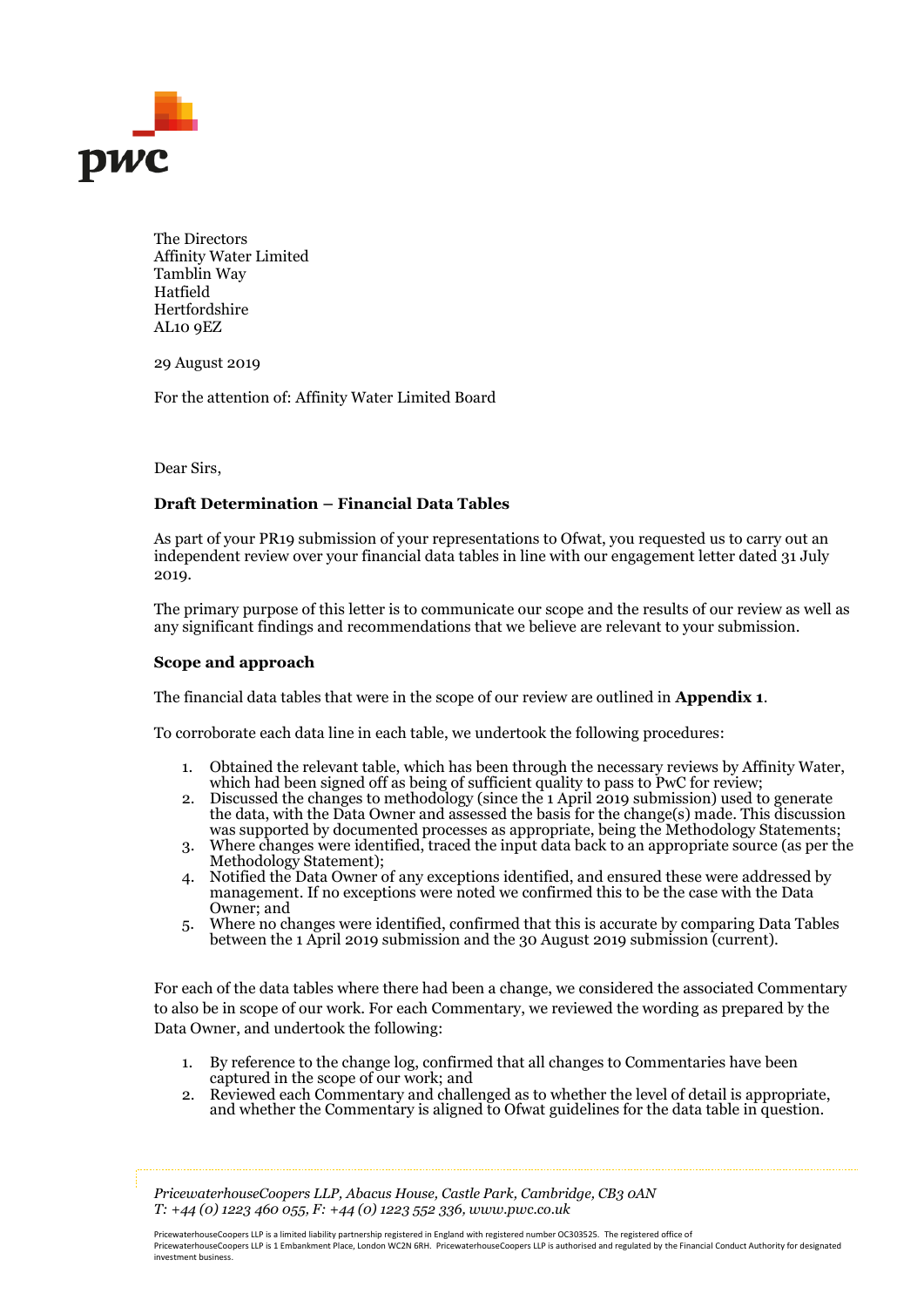

## **Results**

In performing our work over the selected tables we provided management with ongoing feedback and recommendations. Management have actioned all of our recommendations and we consider the data included in the tables to be reasonable, complete and accurate.

I would like to take this opportunity to thank all those who have supported us in our work.

Yours faithfully

D. Rend

**Dave Gandee** *Partner PricewaterhouseCoopers LLP*